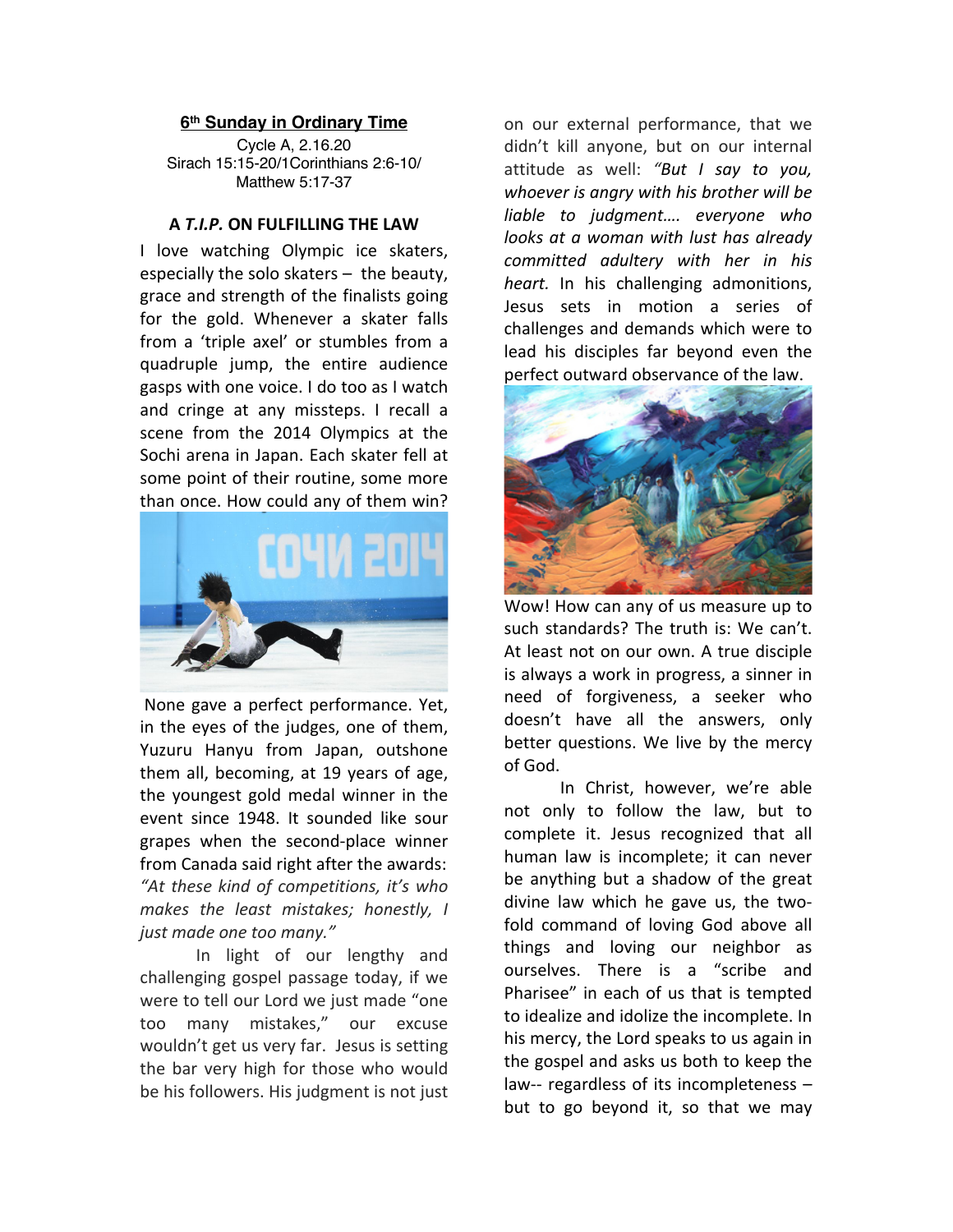fulfill the law whose purpose is to create a loving community. If we are to have a reverential attitude toward the law that respects its basic importance while also recognizing its basic incompleteness, we might take the following tip (T.I.P.) regarding all law.



The **"T"** of this tip stands for the fact that every law is both **true** and a **trap**. A law is **true** because it says something about ourselves – our needs and our possibilities. The laws about our bodies and our health, the law of gravity, the laws of communication; they govern our well-being. If we obey their truth and correspond to their requirements, we'll prosper. If we don't, we'll pay the price. As the wise sage says: *The person who does not obey the law of electricity in a 2,000 volt electrical line will make an ash of himself.*

If every good law holds truth within it, it also holds a corresponding **trap**. The trap is that laws, even the best of laws, only tell us what NOT to do, or tell us the minimum we MUST do. This is the basic weakness of law that Jesus exposed time and again, especially in his harsh words to the scribes and Pharisees. People who ground their lives in obedience to laws become minimalists, trying to get by with the very least. It was this insight that led Jesus to say that he gave us only one law: to love God and one another as he loved us. Jesus' only law is the maximum we are called to do: to love as Jesus loves. There is no limit to that law, no boundaries, no trap. But it is radically different than the laws we know, each one of which prescribes the minimum. All other laws suffer from being only a fragment, a fraction of the one law of universal, unlimited love.

The **"I"** of the T.I.P. stands for **important**, but **imperfect**. Laws are **important** because they are safeguards for consciences that have begun to slip, for attitudes that have become so selfish that we forget our responsibilities to ourselves and others. Because they tell us of our minimum duties, they're like a red flashing light for us – a warning signal. Sometimes our bodies tell us such laws. With pain, headaches, sometimes even breakdowns, our bodies can scream basic laws to us: that we need to get enough rest, to eat properly, to set aside our work at times, to get to the doctor's office.

But as important as law is, it's also **imperfect**. No law can totally govern every situation. Our Catholic tradition has always held to the basic inadequacy of law and the importance of recognizing when a law doesn't apply. Faced with an emergency or a critical situation we might need to act above or outside the law. Every good law is important but imperfect and requires a responsible use of right reason for its proper application and even, forceful opposition to law that is inadequate or oppressive.